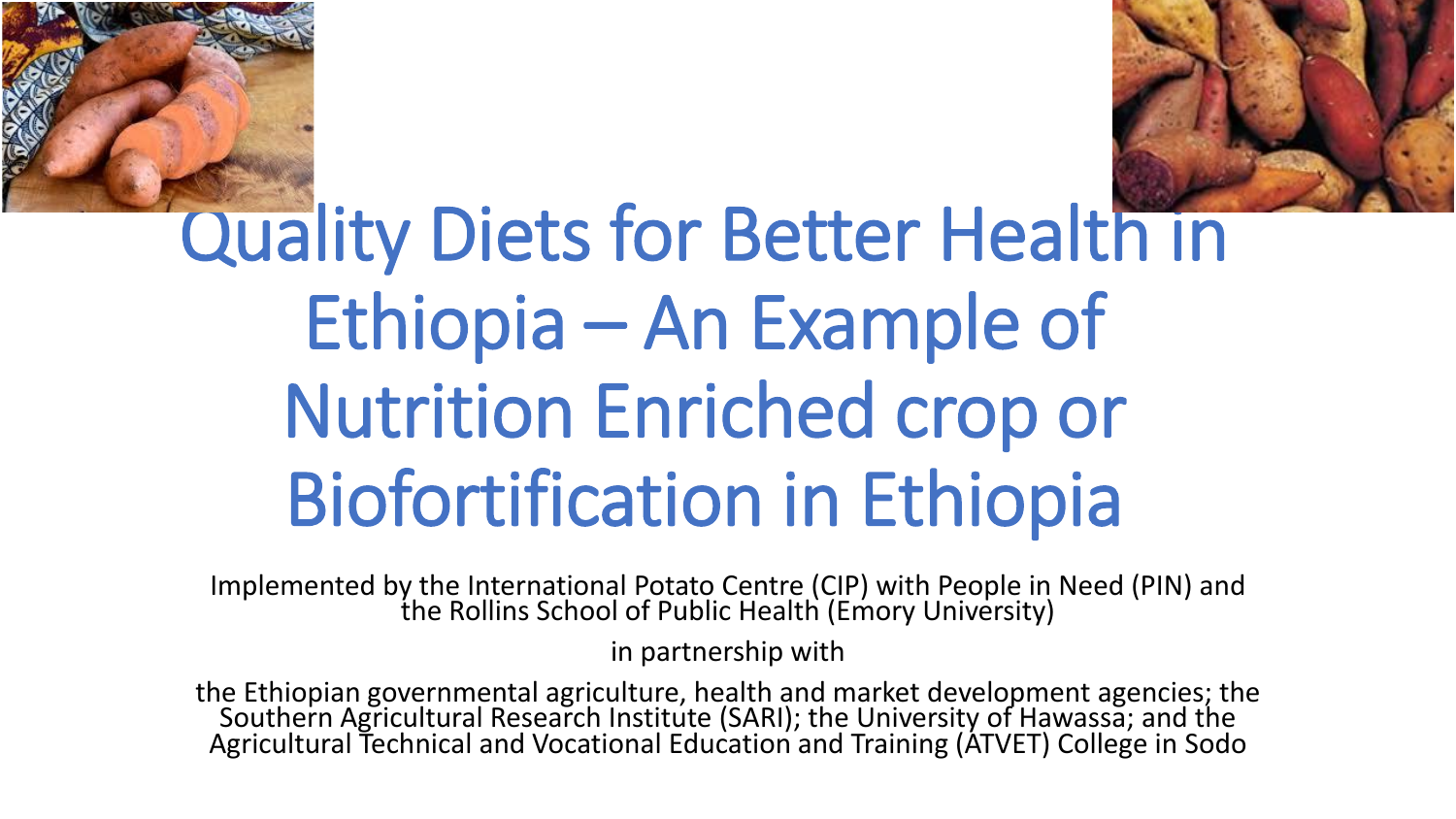## Key figures on child nutrition status in Ethiopia

| <b>WHA (and SDG) Nutrition Indicators</b>           | <b>Prevalence</b> | <b>Number</b> | <b>Year</b> |
|-----------------------------------------------------|-------------------|---------------|-------------|
| <b>Stunting of children U5 years of age (SDG2)</b>  | 38,4%             | 5 689 389     | 2016        |
| <b>Wasting of children U5 years of age (SDG2)</b>   | 9,9%              | 1466796       | 2016        |
| Overweight of children U5 years of age              | 2,8%              | 414 851       | 2016        |
| Anaemia of women of reproductive age                | 23,0%             | 11 478 894    | 2016        |
| Low birth weight                                    | 20,0%             |               | 2005        |
| <b>Exclusive breastfeeding of infants U6 months</b> | 58,0%             |               | 2016        |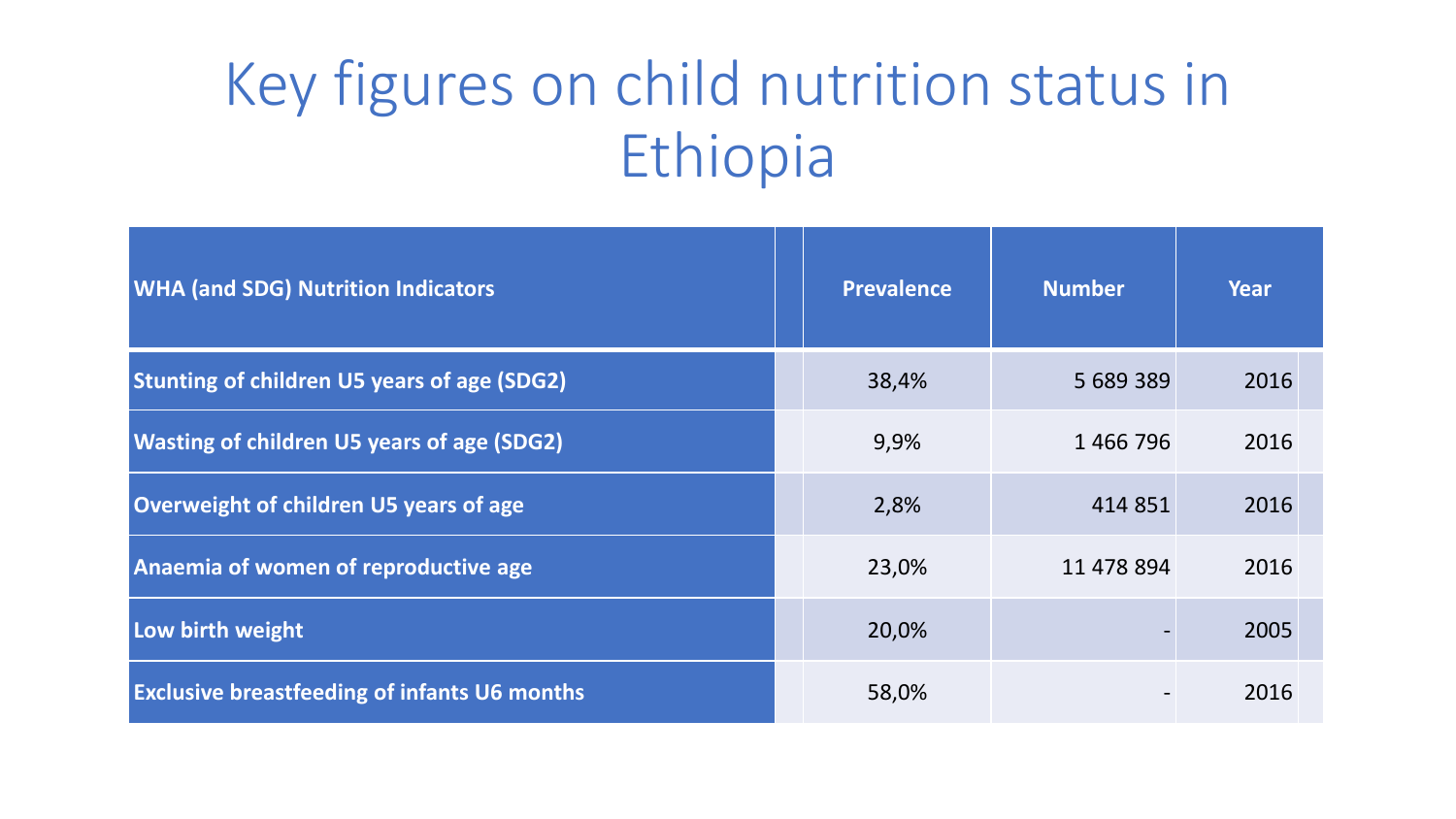### Strategies to reduce micronutrient deficiencies

- Dietary change: The best way of preventing micronutrient malnutrition is to ensure consumption of a balanced diet that is adequate in every nutrient (WHO & FAO 2006)
	- Stimulate the consumption of fruit, vegetables
- Food supplements
	- Vitamin A capsules via health system
- Food fortification
	- Addition of vitamin A to cooking oil, iodine to salt
- Biofortification ("nutrient enriched crops")
	- Introduce varieties of existing crops in the farming system that are rich in micronutrients (vitamin A, Fe, Zn)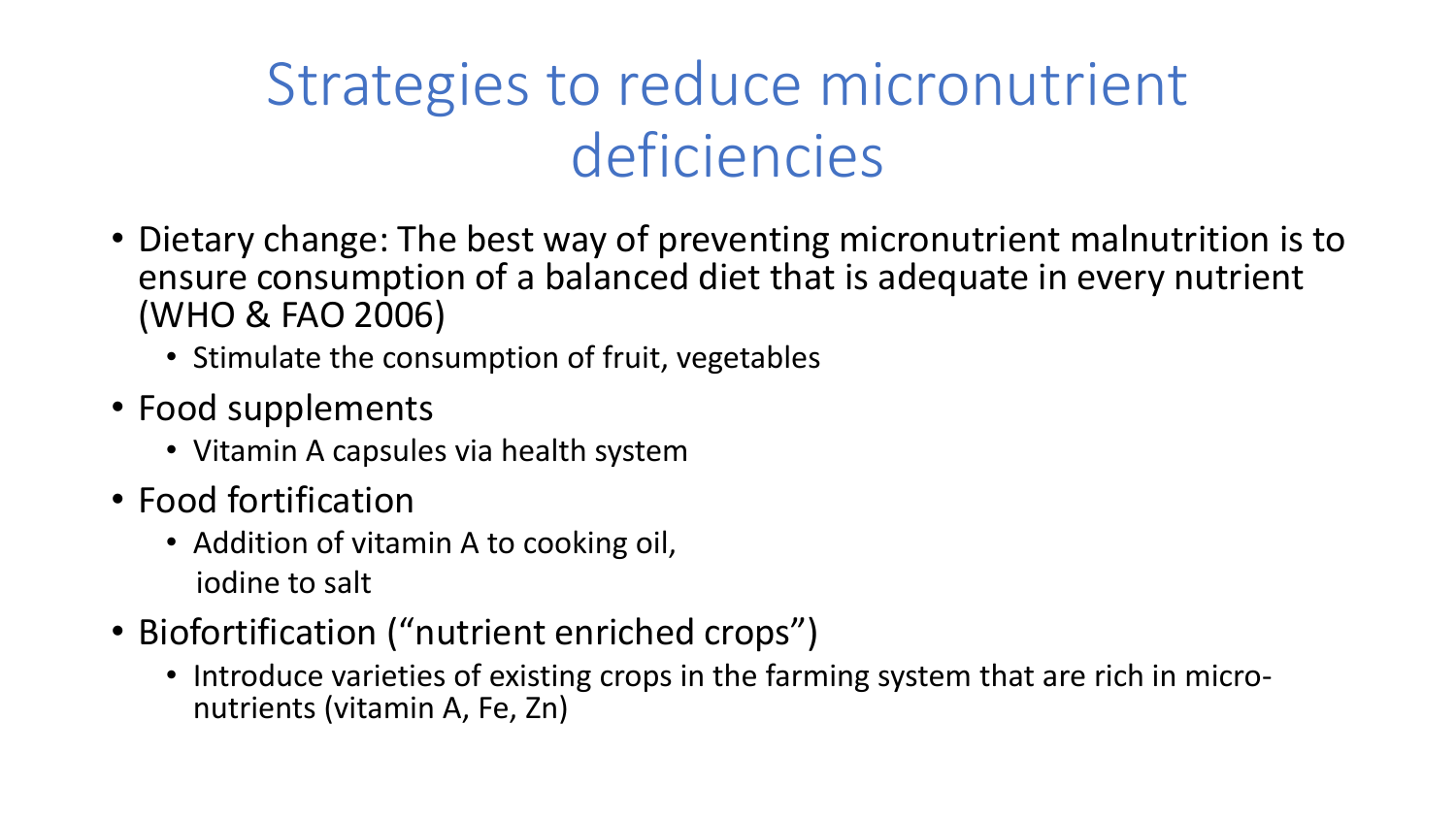## Biofortification – nutrient enriched crops

• Problem: Current crops are poor in micronutrients



- Solution: Replace "deficient" varieties by varieties rich in micronutrients
	- Breeding
	- Production and dissemination of seed
	- Encourage farmers (f/m) to replace the known "deficient" varieties by new, enriched varieties
- Assumptions:
	- Easy: No radical transformation of the farming systems and diets
	- Cheap: Once introduced and adopted, no further intervention is needed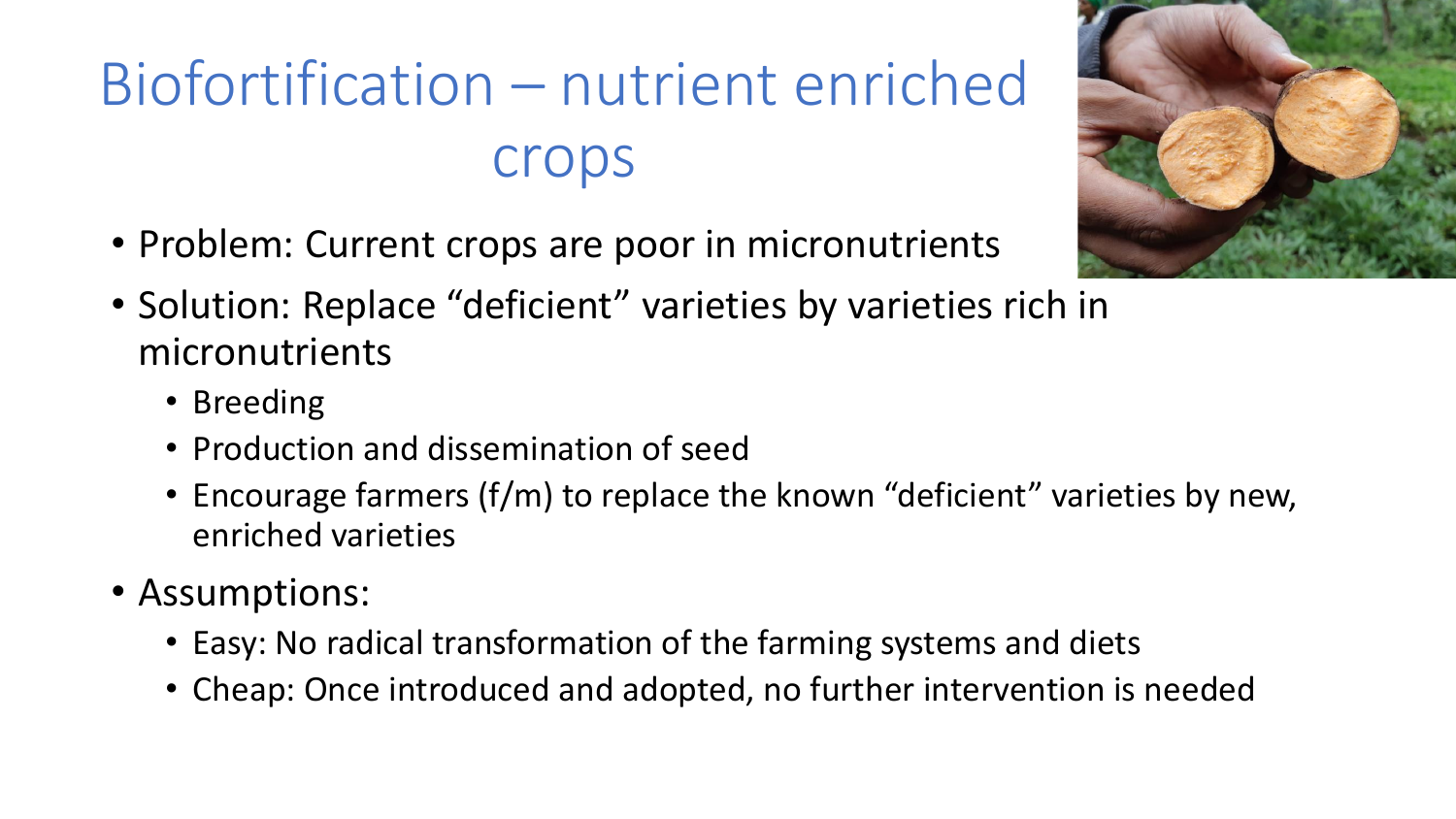Five fields of action: research, extension, capacity building, value chain development, and monitoring and evaluation

Research:

- Knowledge and consumption of vitamin A rich foods,
- Vine production and irrigation systems
- Market development of the sweetpotato value chain.

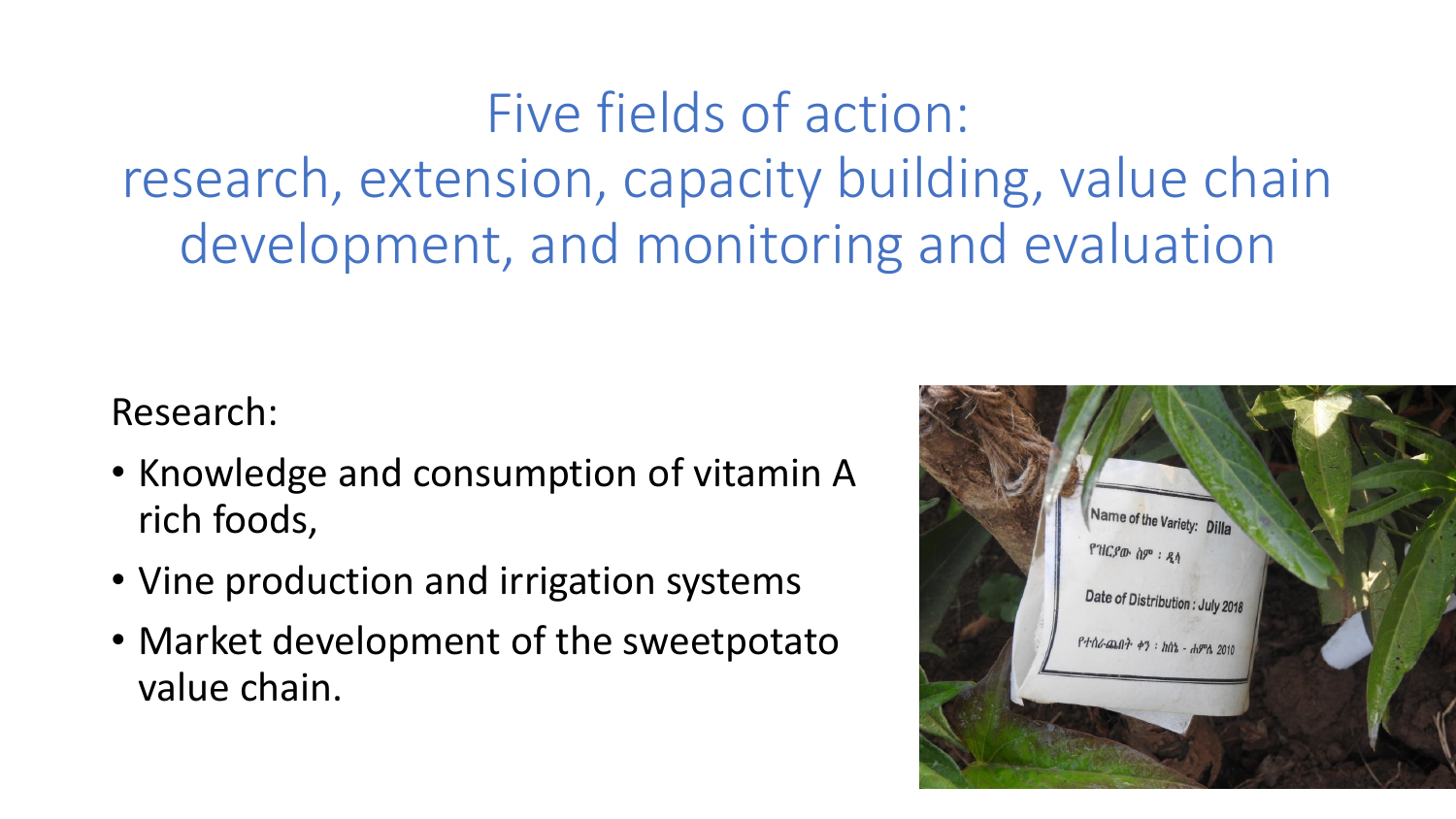#### Extension

- demonstration plots with newly developed OFSP varieties
- cooking demonstrations with new recipes;

### Capacity building in

- agriculture,
- nutrition, and
- financial management.



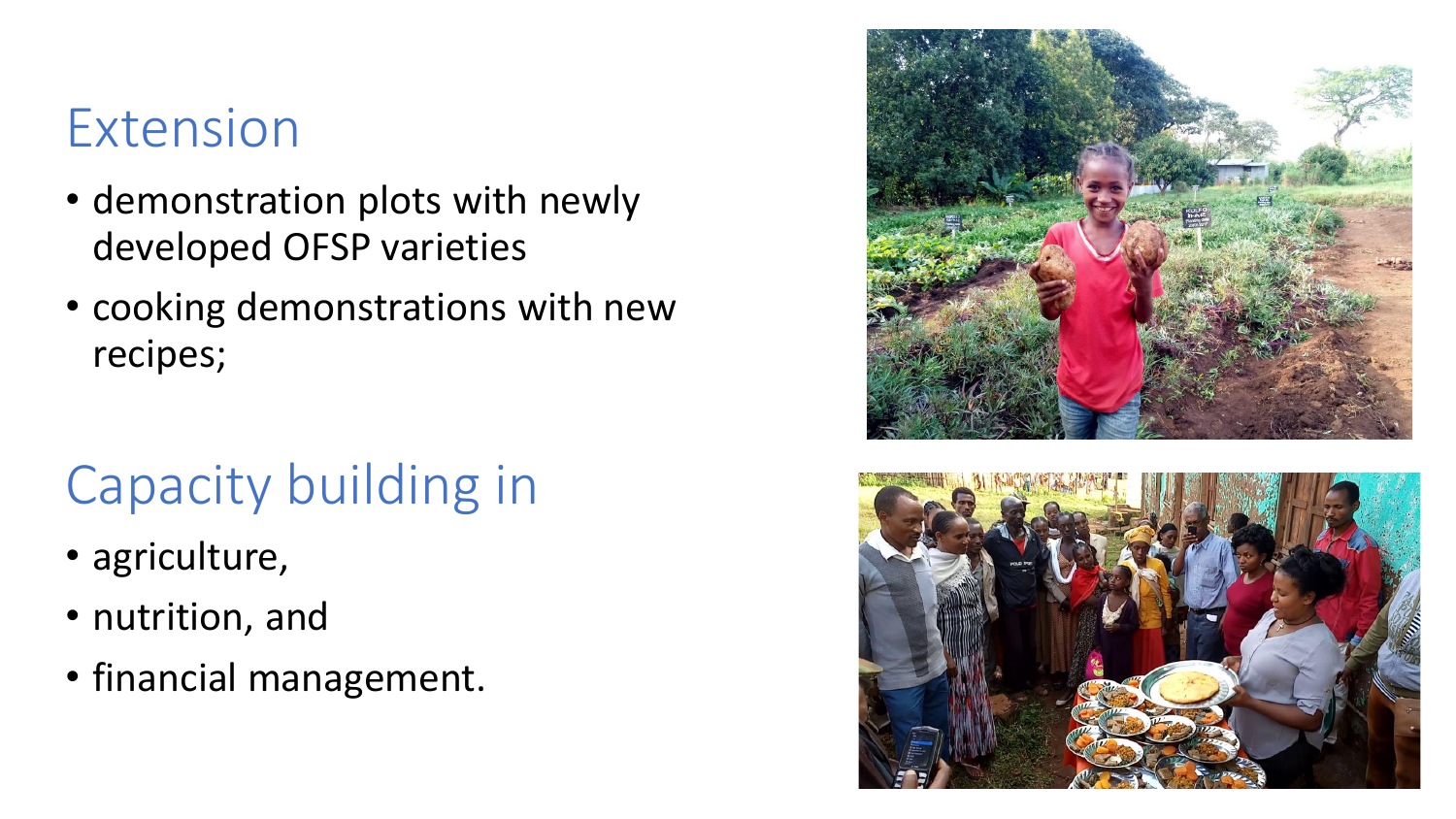#### Value chain development

- training of small food processors,
- development of sales into the main town and
- market promotion events
- development of production in areas closer to towns

Monitoring and evaluation



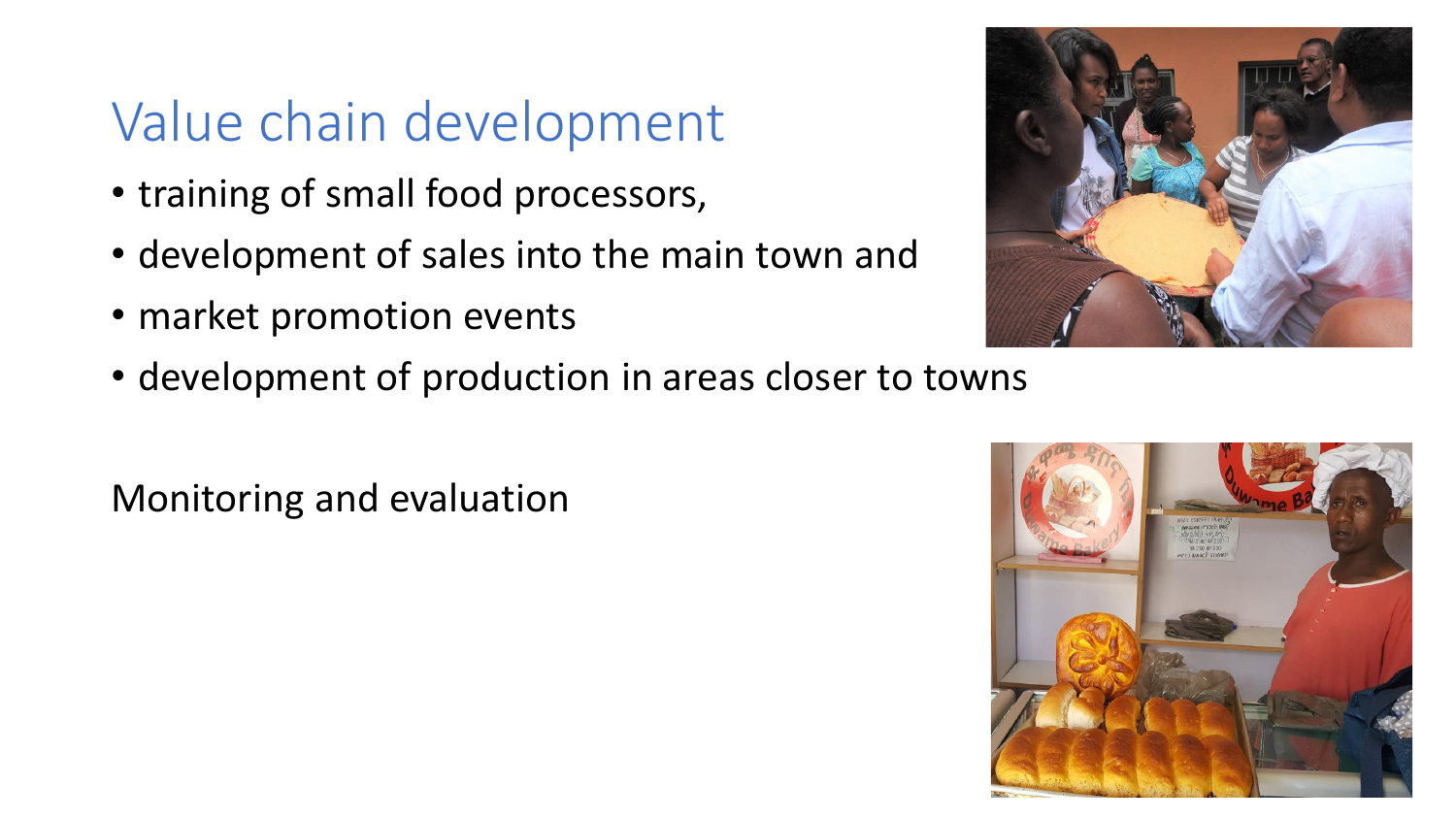#### Adaptation to COVID-19

- Provide masks, hand washing stations, apply social distancing and hire less people at one day activities and during vine harvesting;
- Provide vines (planting material) to the original target households (almost 5,000). During dissemination they receive specific COVID-19 messages from HEW. Dissemination is spaced in time and space so that social distancing is ensured;
- Work with Bureaus of Agriculture and Health to ensure compliance with COVID-19 safety measures during the activities;
- Redirect 5000 euro of the 2021 budget money to a specific COVID-19 line so that the project can respond in ways that were not originally foreseen but still aligned with the project goals (e.g., the acquisition of PPE, etc.);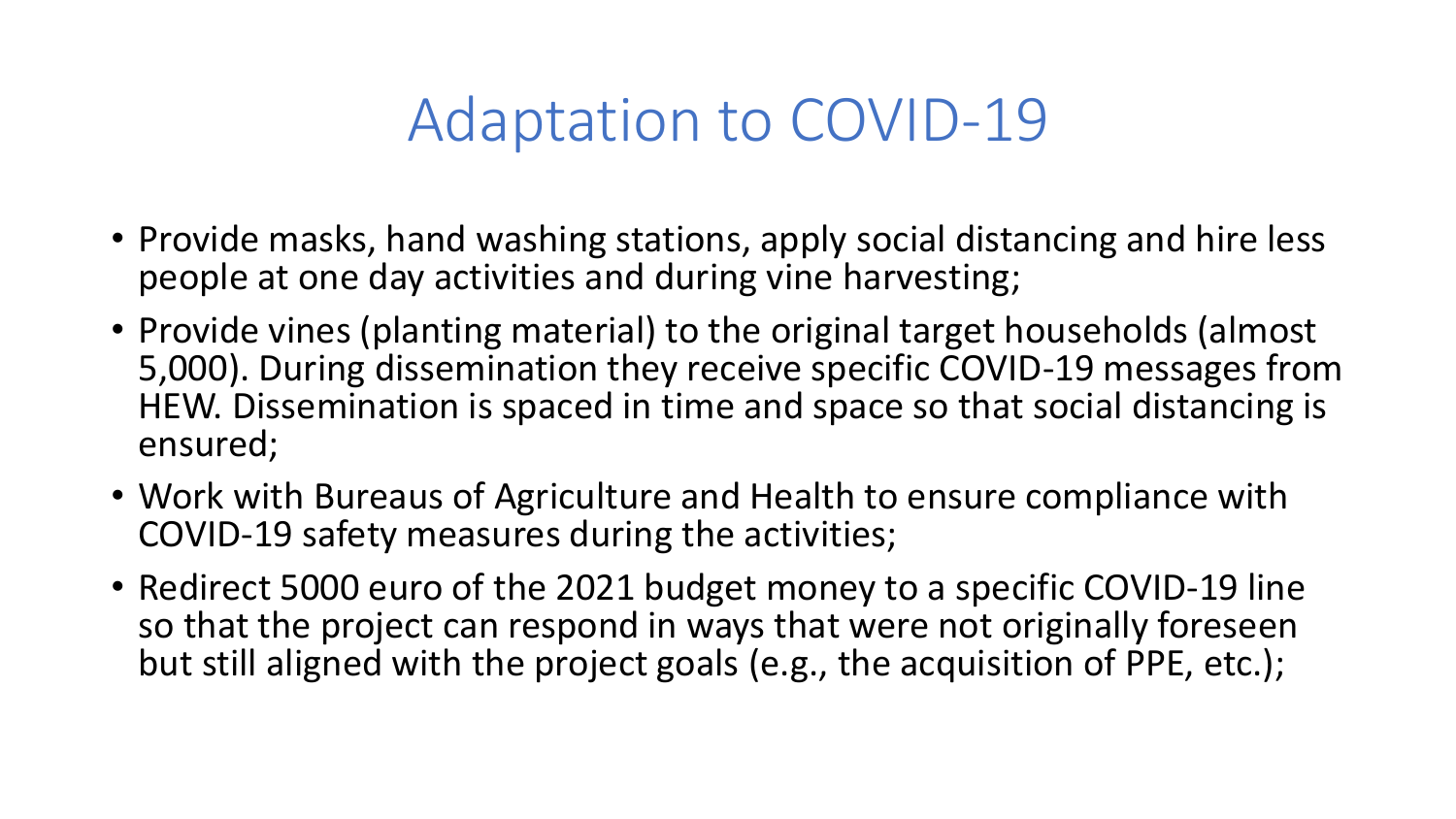#### Response to COVID-19

- Support emergency food aid initiatives in Hawassa City (Hawassa University and Handicapped Association). More than 2 tonnes distributed for food aid in the main town of Hawassa;
- Support Regional Bureau of Agriculture with masks and sanitizer to support their extension workers;
- Expand vine supply to more farmers outside the original target group and intervention area to bolster food supply to the market (until now already 4.3 ha additional planted in Hawassa Zuria; more to follow).